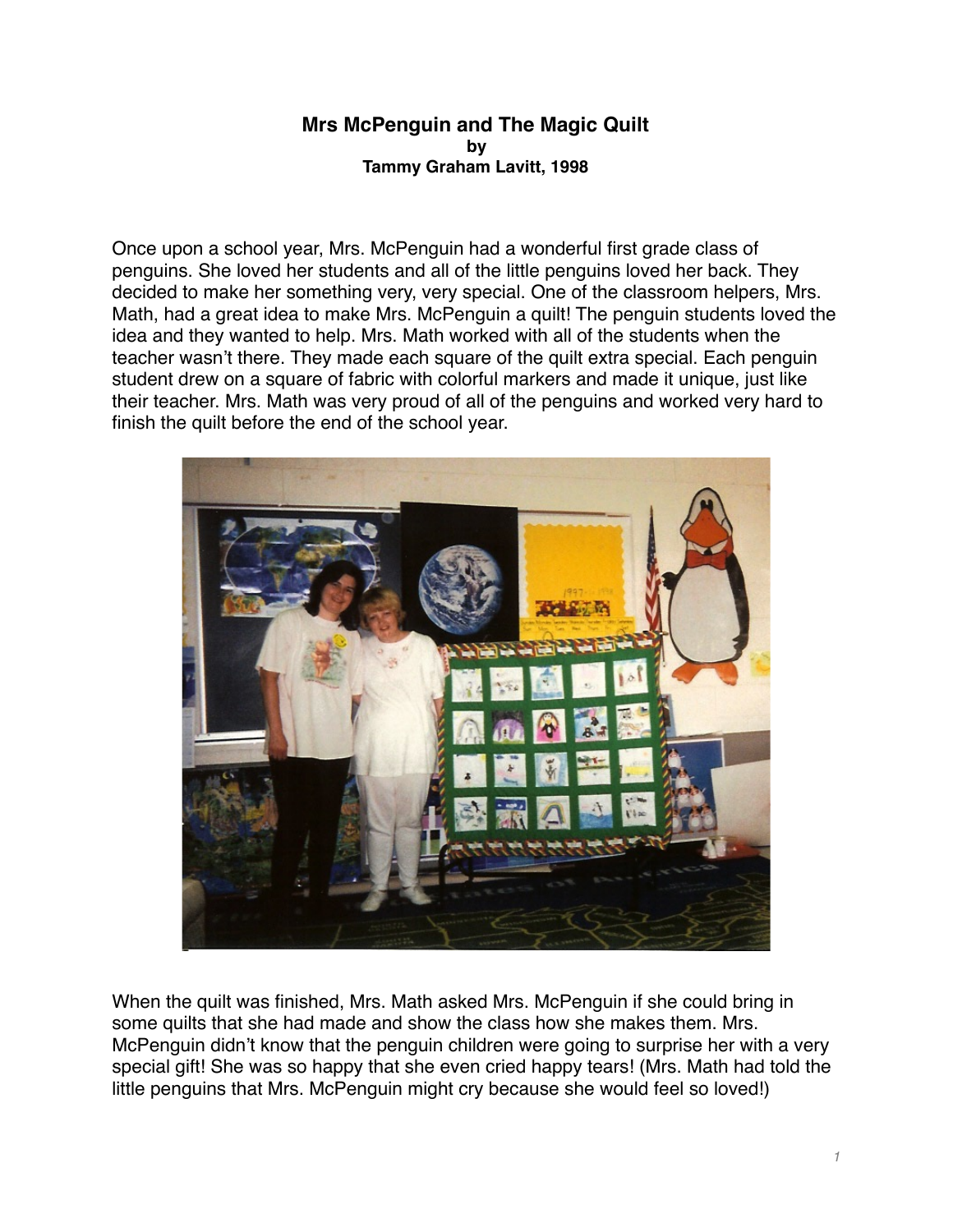All of the children got to have their picture taken with the quilt and their teacher. They were all very proud. It was fun to be a part of something that they had all made together. When Mrs. McPenguin was getting ready to have her picture taken with each student, she would tickle them right under their little penguin flippers, and they would kick their flipper feet up and giggle! It made some silly pictures that they would be able to keep forever. Then they all got to have their picture taken next to their very own special square on the quilt.



When all of the children were done posing for their pictures, they noticed that the quilt was moving a little. They all began to stare at it and then it moved away from where it had been hanging! It was like a magic carpet! It flew around the room and the children were a little scared. It seemed to notice that the children were afraid because it came back slowly and lay down on the floor. The children felt it cautiously, and it didn't move for a while. Then they began to wonder if it had only been their imaginations! But, how could 20 penguin children imagine the exact same thing?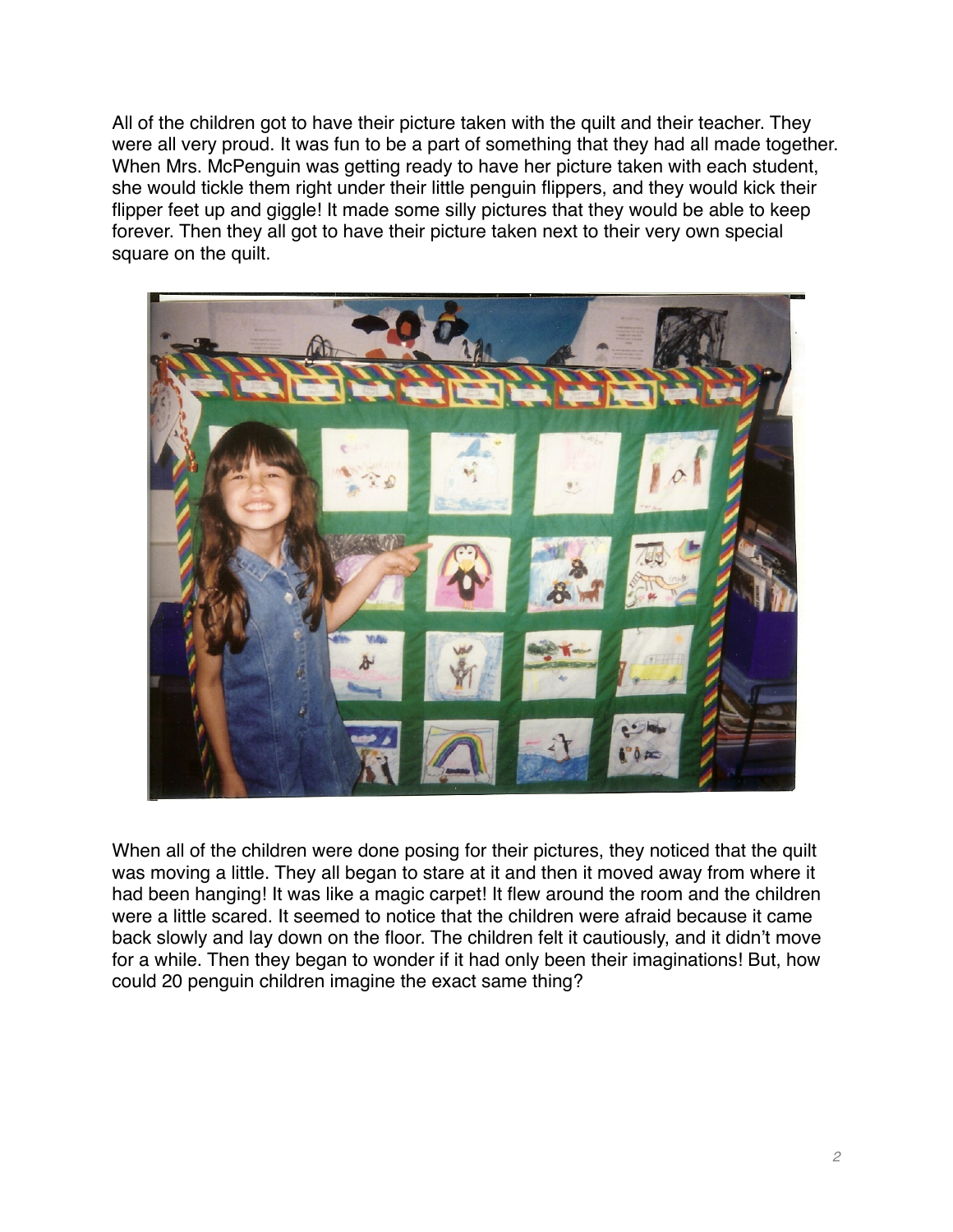

The penguin children began to trust the quilt so they all tried to sit on the quilt. But it wasn't big enough for 20 penguins! The quilt must have known this because suddenly there were magical sparkles in the air! The quilt slowly began to stretch to be big enough. The children were enjoying this magical show and wanted to make sure Mrs. McPenguin could fit. They asked Mrs. McPenguin to come and sit in the front and be the driver, and she did! The quilt sparkled and stretched even more to make room for their teacher. Mrs. McPenguin didn't know where they should try to go so she said,

> *"Magic quilt take us somewhere fun for us all to learn, and prove to these little ones that there's no need for concern."*

The quilt began to wiggle a little and the children began to giggle. It moved very slowly so they would not be scared. As they flew around the classroom, the children noticed things they had not seen before. It was fun to be up so high. The classroom looked so big from up there. Since the windows were almost always open in Mrs. McPenguin's classroom, the magic quilt began to move toward the window! The children were afraid because they knew they wouldn't be able to fit through it. Then the magic quilt wrapped it's corners around the little penguins like a warm and comforting hug. They saw more magic sparkles and then they flew right through the open window! The quilt opened up when they were safely outside. Everyone laughed and cheered, "Hooray for the magic quilt!"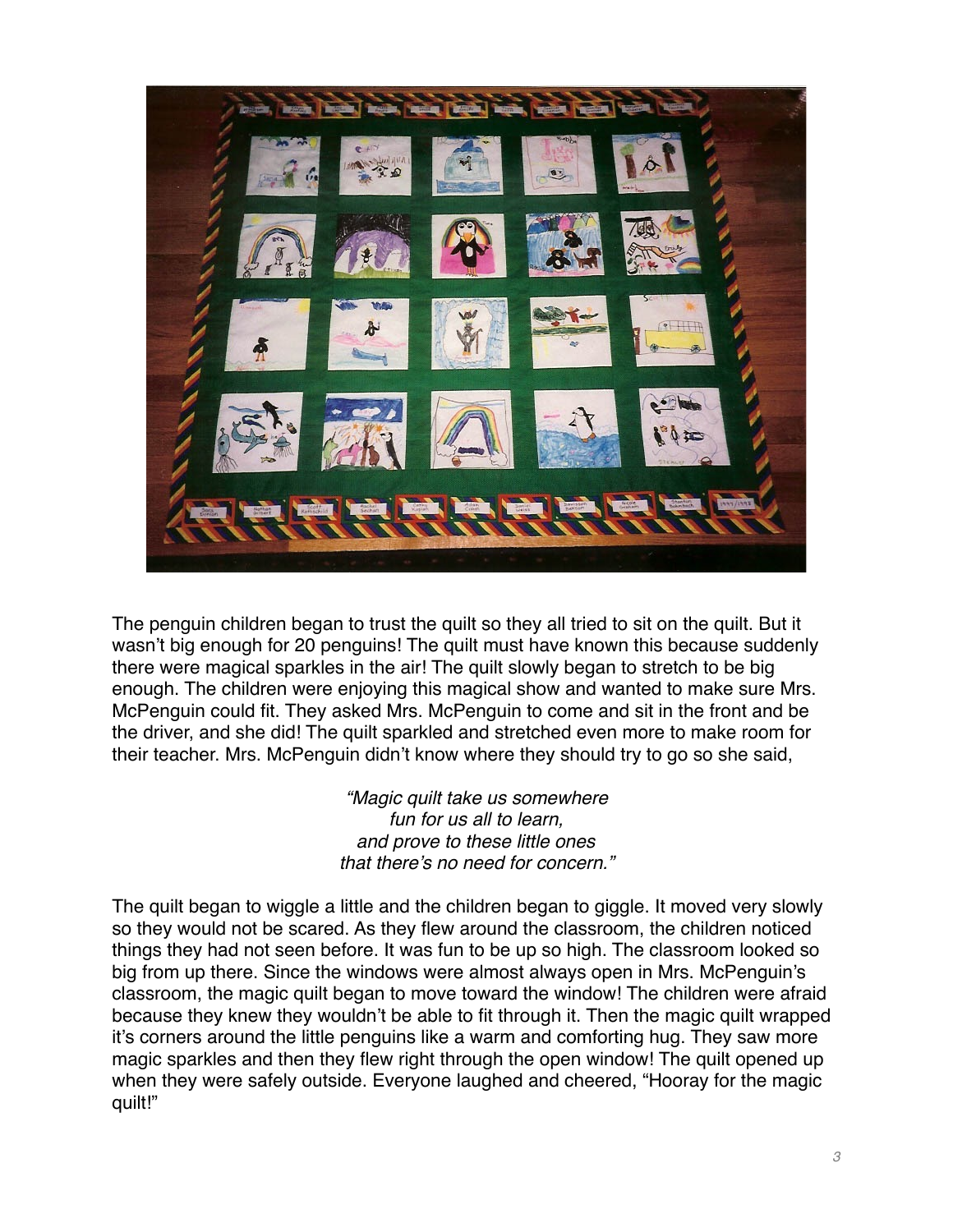The class flew over the playground and around the neighborhood and began to pick up speed. No one knew where they were headed except the quilt! The children began to realize that they were traveling to the Lincoln Park Zoo! One of the penguins said, "Hey, this is what I drew on my quilt square!"

They stopped right in front of the "Humans habitat". Mrs. McPenguin had always loved the Humans. She had wanted to have one for her very own! They got there just in time to see the zookeepers feeding the Humans. It was a rare treat to see. They even got to feel a real piece of Human clothing! Mrs. McPenguin got to keep it! She had wanted the whole bag!

Everyone went back to the magic quilt and where do you think they headed next? It looked familiar but only one child noticed who was waving to them from below.

"I see the Beekeeper! And she is taking care of all her bees. Let's wave hello back," said one of the girl penguins.

There must have been a bee drawn on the quilt somewhere. The children were beginning to realize that they were able to go wherever their drawings on the quilt squares would take them.

One of the boy penguins said, "Let's go to my quilt square now, to see real maple syrup!"

So Mrs. McPenguin asked the magic quilt to take them there,

*"Magic quilt if you could, take us to Ryerson's Wood."*

It landed right in front of a maple tree where a woman was showing how to drill through the tree's bark to tap into the sap that was flowing down. It looked just like plain water when it dripped out. They all got to taste it and some penguins didn't like it. Then they got to see how they cook it down so it turns into thick maple syrup. The little penguins didn't like all of the smoke from the cooker. They said, "Thank you," to the nice woman and the magic quilt was on it's way again.

One of the other girl penguins asked very politely if they could go to her square next. She wanted to go and see if the penguin children's books were printed yet. So Mrs. McPenguin sweetly asked,

> *"Magic quilt could you please take us a little farther, we want to go to the Publishing Center of Thomas Parker!"*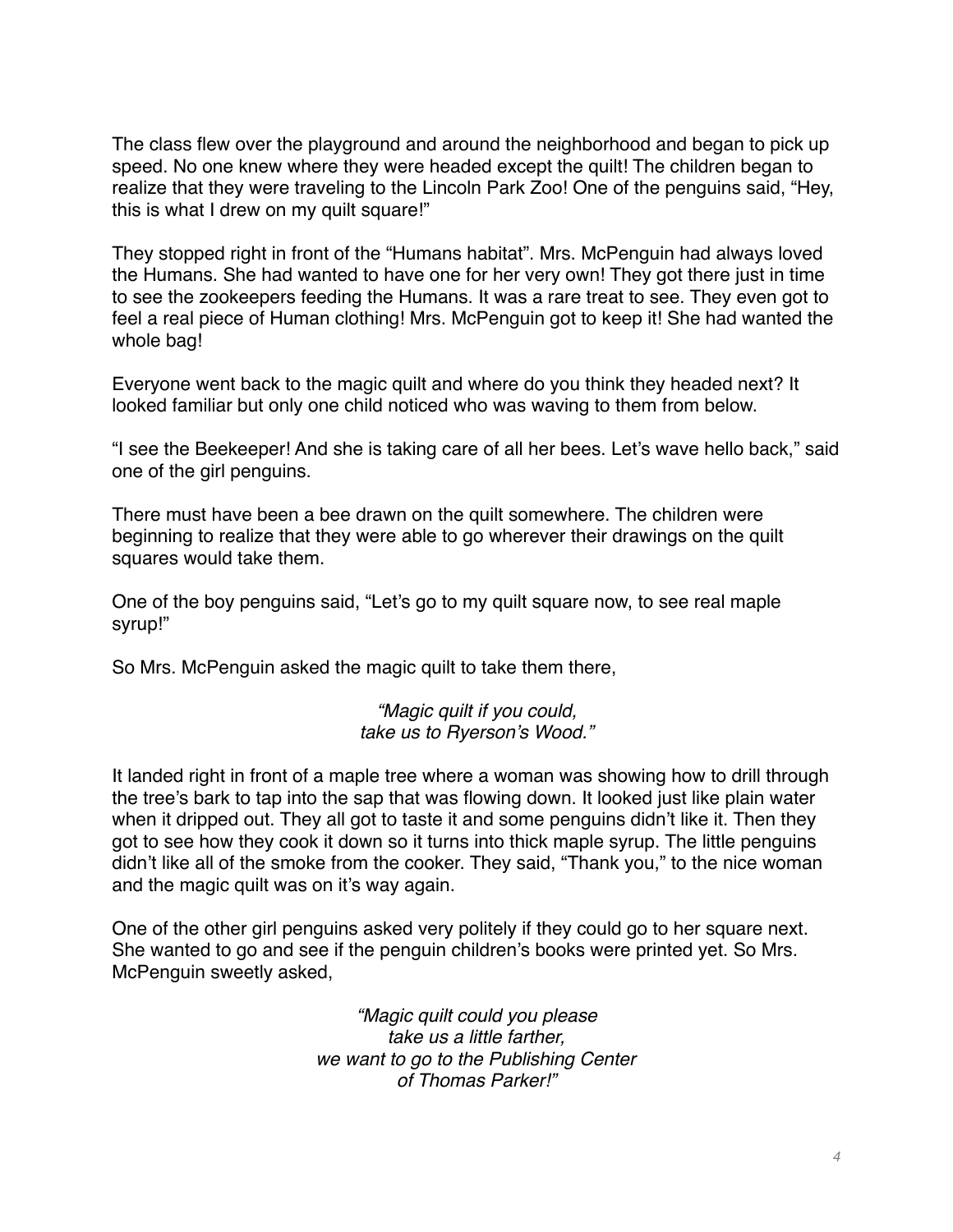Away they flew to arrive just in time to bind their own stories into books! They were all very wonderful stories. Each one was special and would be cherished by all of the families. The children even got to sign the copies that their families had bought. Mrs. McPenguin was very proud and inspired by their creative and talented stories. The profits from selling these books went to buy new books to donate to Children's Memorial Hospital. The children felt good about this decision.

Next, Mrs. McPenguin was getting hungry for a little snack. She said,

*"Magic quilt, let's all go to a place we'd love to see, and maybe have a tour of the Jelly Belly Factory."*

The children cheered because they loved their teacher's surprises. She always had something up her sleeve even when she seemed to be out of ideas! And they loved this one!

The magic quilt had to wait outside because it wasn't able to wear the funny little net hats that the factory workers made the penguin children wear! They got to see some cool "paintings" made out of jelly beans. And they got to see how the Jelly Belly's were made. The little penguins had so many questions for the jelly people that it took a long time to go through the factory. But at the end of the tour, the jelly people were generous enough to give Mrs. McPenguin a huge bag of Jelly Belly's to take back to school. When everyone returned to where they had left the magic quilt, they were a little surprised to see it had shrunk back to it's original size, and they heard what sounded like snoring!

> *"Wake up magic quilt! We need to stretch you back so we can go more fun places and share what's in this sack!"*

The magic quilt pointed two corners up and looked like it was stretching! The next thing the children saw were some really beautiful sparklings. Could it be? Yes, they were shaped like Jelly beans! Then the quilt stretched out and let the giggling penguins and their smiling teacher back onto it.

While the children ate their special treat, the teacher thought and thought. Then one little boy penguin said, "How about if we visit my quilt square now? It feels like it's time for the stars to be coming out soon anyway."

A little lightbulb shined above Mrs. McPenguin's head and then she said,

*"Magic quilt if you would be so kind, we would like to see the solar system.*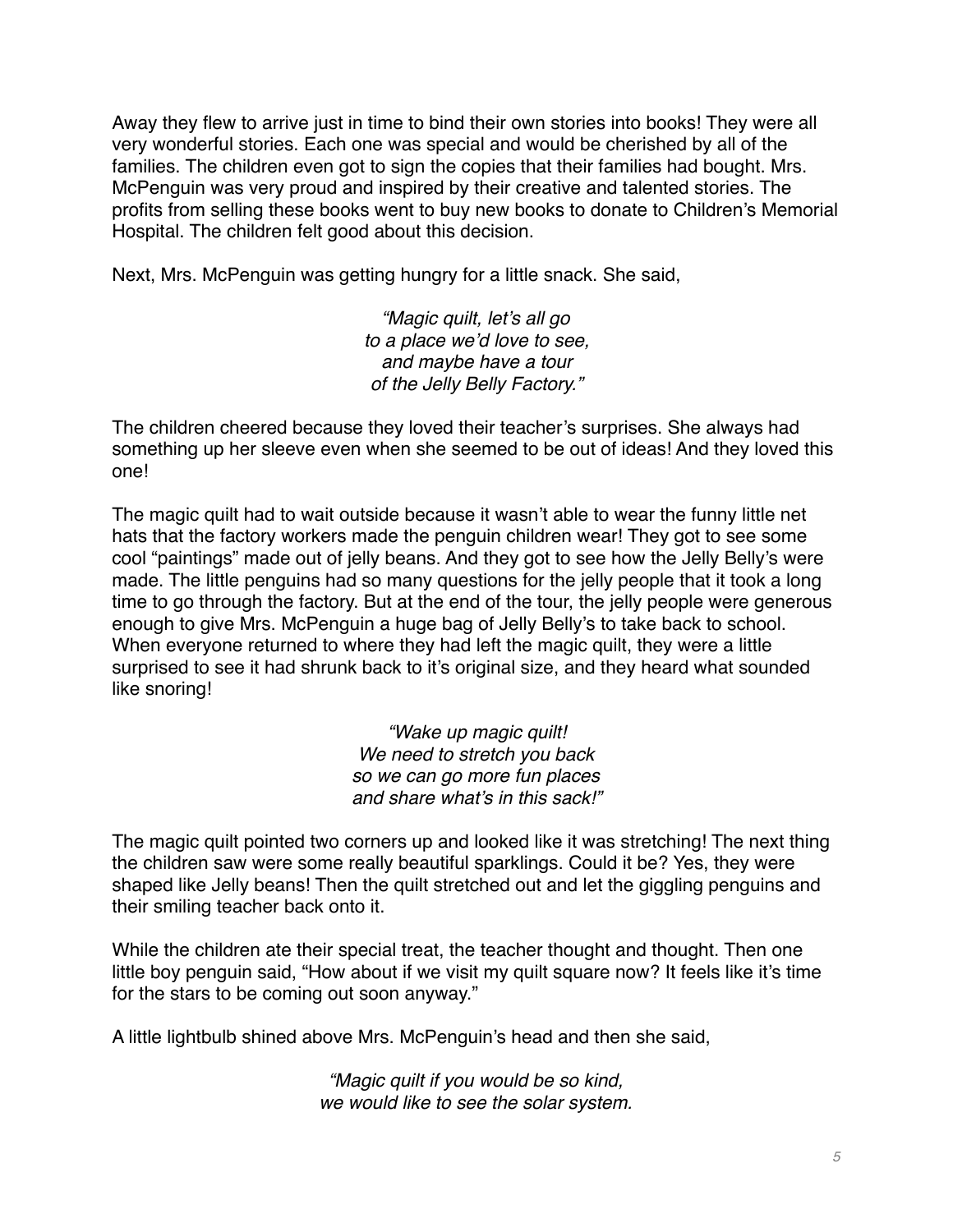*Stars and planets we could find. We're near the Adler Planetarium. Hurry, we're almost out of time!"*

So as fast as it could carry them, the magic quilt flew over the skyscrapers of Chicago. The children recognized the Sears Tower and the John Hancock buildings. They had a safe landing and hurried in to see a show. There was a short 3-D movie and they got to wear some funny feeling glasses. Some of the students even thought they could reach out and touch the stars and planets on the screen. Silly penguins! It's just a camera trick! They're really not there!

After the 3-D movie, they all got to go up an escalator that had stars on the walls and it felt kind of strange, like they were really floating in space. When they got to the top, there was a big round room with what looked like a robot in the middle. The lights went out and they learned how to tell where the North Star, called Polaris, is. The robot in the middle turned out to be a bunch of different laser-like camera lenses that spin to show the earth's rotation. They saw some of the constellations and learned how to connect the stars to make different shapes. Then they were off to research the answers to some of their many questions. They even got to have their picture taken behind an astronaut suit, and it looked like they were really in it!

This time when they went out to greet the magic quilt, they saw magical sparkles in the shape of stars! Everyone was getting a little tired. All this talk about night skies was making them sleepy. Their wise teacher said,

> *"Magic quilt please take us to the place where we first met. It's time for all good penguins to end this busy day… and yet,*

*I wonder if tomorrow will be that special day, when we will get to visit our very good friend Ray."*

The penguin friend that the children had been "talking" to with their class computer would love for them to visit. They had been sending emails back and forth, to and from Antarctica and had made a special friend with an electrician penguin they nicknamed, "Electric Ray." He was so kind to teach them things he'd seen. They felt as if they were really there and couldn't wait to see it. They had made "dream pockets" and many penguin children added to their dreams that they had wanted to visit Antarctica some day. Would tomorrow be that day?

Many of the little penguins had fallen asleep on the magic quilt during the ride back to school. This adventure had seemed like a whole school year, but really it was just a small part of their special time with Mrs. McPenguin. And thanks to the magic quilt it